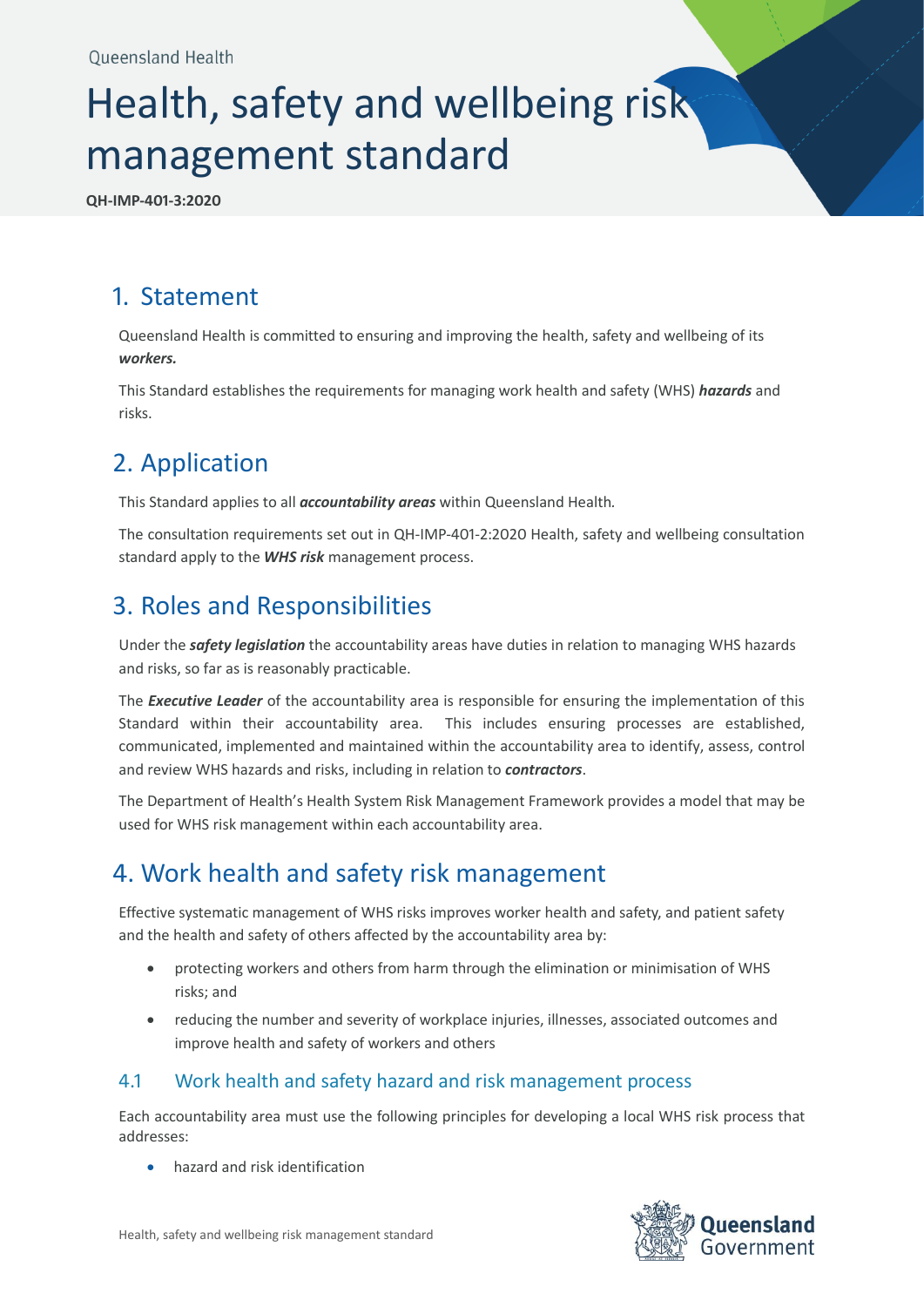- risk assessment of identified hazards
- risk controls using the hierarchy of controls
- risk review controls

Further information and resources are available in the safety legislation and in the Queensland Health Health, Safety and Wellbeing Management System (*safety management system*).

#### 4.2 Work health and safety risk management approach

Each accountability area must establish an ongoing process to evaluate existing hazards and risks and to identify new and emerging risk. The following circumstances must be considered when developing a process:

- the management of change such as when there has been a change of work practice, procedure or the environment
- procurement, for example, of equipment and substances
- the management or control, design, manufacture, import, supply, installation, construction or commissioning of fixtures, fittings, equipment, plant, substances or structures
- the safety of building occupiers as per the provisions of the Building Fire Safety Regulation 2008
- the management of WHS risk including hazardous and high-risk work as per safety legislation
- hiring or engaging contractors and other third parties
- responding to concerns raised by workers, *Health and Safety Representatives* (HSRs) and others at the workplace
- a workplace *incident* or event occurs as recorded
- reviewing or analysing local Riskman<sup>TM</sup> data
- as required by safety legislation for specific hazards
- during the planning and designing of new workplaces, processes and procedures
- the need for dynamic risk assessment

#### 5. Documenting hazard and risks

Each accountability area is responsible for developing and maintaining a register and profile of identified WHS hazards and risks. The information recorded on the register should include:

- identified hazards and risks
- the risk rating
- existing WHS risk controls and initial WHS risk rating
- required response based on the initial WHS risk rating
- additional WHS risk controls to be applied
- details of consultation with workers, HSR's, safety committees and shared duty holders including contractors
- timeframes and process for review of WHS risk treatment
- outcomes of reviews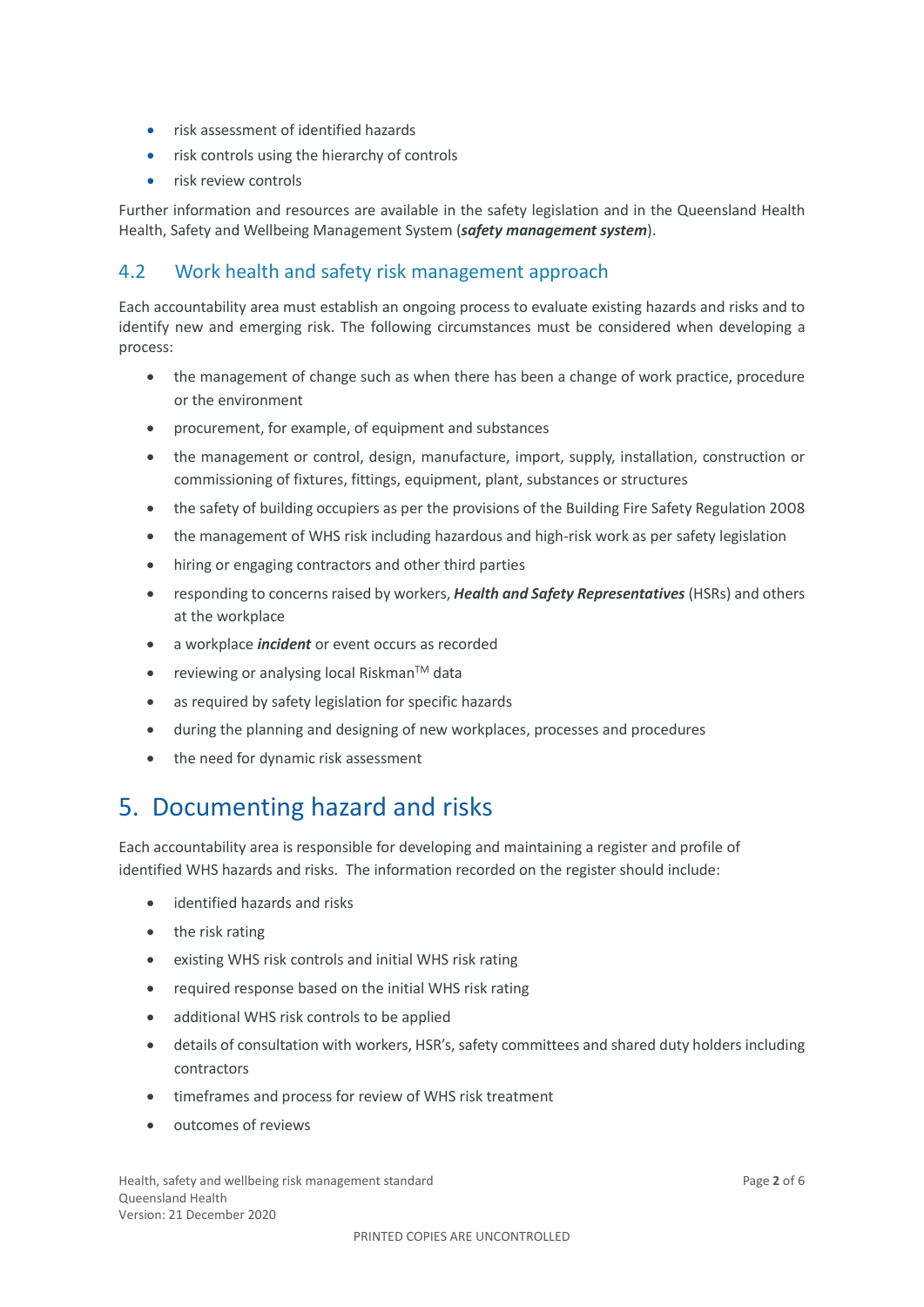## 6. Monitoring and review

Each accountability area is responsible for maintaining, updating and reviewing an established risk register. A review, and if necessary, revision must occur if any of the following circumstances occur:

- When a control measure is no longer effective in controlling the risk
- Prior to changes occurring in the workplace that is likely to introduce new or different health and safety risks that the control measure may not effectively control
- When a new hazard or risk is identified
- Where consultation outcomes indicate a review is required
- Where a health and safety representative requests a review

Monitoring and review processes are to be convened in consultation with workers and others as per QH-IMP-401-2:2020 Health, safety and wellbeing consultation standard.

### 7. Record retention

Records generated through the application of this Standard and associated documentation are to be retained in accordance with the safety legislation, General Retention and Disposal Schedule (GRDS), Queensland Government and Queensland Health Information Management policies.

#### 8. Legislation

- Building Fire Safety Regulation 2008
- *Electrical Safety Act 2002*
- Electrical Safety Regulation 2013
- WHS Codes of practice including the electrical safety codes of practice
- *Work Health and Safety Act 2011*
- Work Health and Safety Regulation 2011
- *Workers' Compensation and Rehabilitation Act 2003*, Workers' Compensation and Rehabilitation Regulation 2014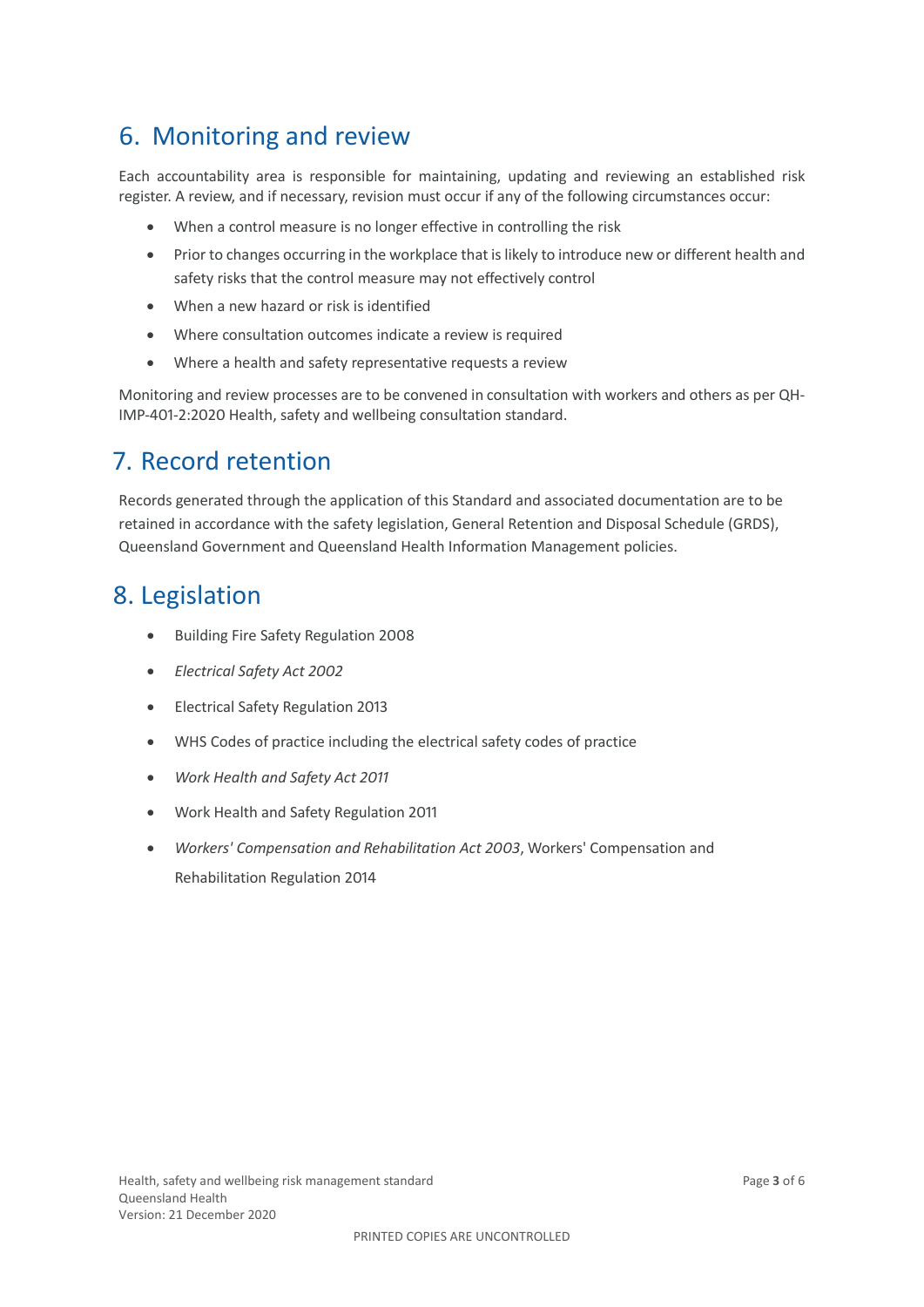# 9. Supporting documents

- AS/NZS ISO45001 Occupational health and safety management systems, ISO 2018
- Department of Health Corporate Records Management Policy (QH-POL-467)
- Department of Health Emergency planning for facilities Governance framework and procedures, June 2017, Capital and Asset Services, Department of Health
- eHealth Queensland Information security Policy (QH-POL-468)
- General Retention and Disposal Schedule (Administrative Records)
- ISO 31000:2009, Risk management Principles and guidelines
- Queensland Government Information security policy
- Queensland Government Records governance policy
- QH-IMP-401-1:2020 Health, safety and wellbeing planning standard
- QH-IMP-401-2:2020 Health, safety and wellbeing consultation standard
- QH-IMP-401-3-Att1 Queensland Health Health, Safety and Wellbeing Risk Profile
- QH-IMP-401-4:2020 Health, safety and wellbeing monitoring, evaluation and performance review standard
- QH-IMP-401-5:2020 Workplace rehabilitation standard
- QH-IMP-401-6:2020 Health, safety and wellbeing governance standard
- QH-IMP-401-7:2020 Health, safety and wellbeing incident response standard
- QH-POL-401:2020 Health, safety and wellbeing policy
- QH-POL-401-Att2 Health, safety and wellbeing management system framework
- QH-POL-171:2020 Fatigue risk management HR Policy I1
- RiskManTM Guide to Reporting Non-Individual / Environment Incidents
- RiskMan™ Guide to Reporting Worker Incidents

#### 10.Definitions

| Term                                      | <b>Definition</b>                                                                                            |
|-------------------------------------------|--------------------------------------------------------------------------------------------------------------|
| Accountability area                       | Department of Health divisions and agencies and each HHS are                                                 |
|                                           | accountability areas within Queensland Health.                                                               |
| Executive Leader                          | Is the most senior person of each accountability area and can include<br>persons reporting to that position. |
| Hazard                                    | Source with a potential to cause injury and ill health (see AS/NZS ISO<br>45001:2018)                        |
| Health and Safety<br>Representative (HSR) | A Health and Safety Representative appointed under the Work Health<br>and Safety Act 2011                    |

Health, safety and wellbeing risk management standard **Page 4** of 6 Queensland Health Version: 21 December 2020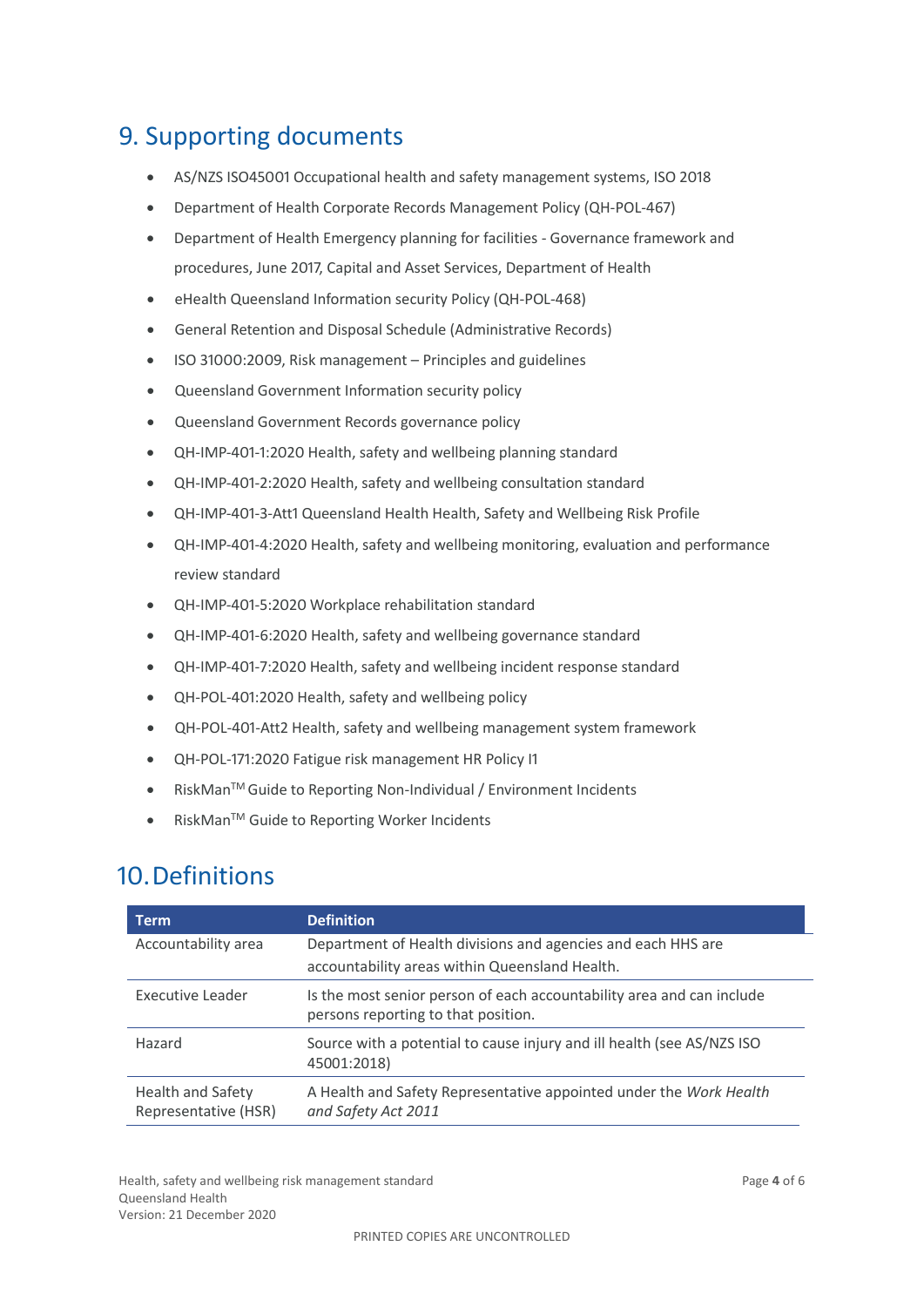| <b>Term</b>                                                     | <b>Definition</b>                                                                                                                                                                                                                                                                                                                                                                                                                                                                                                                                                                                                                                                                                           |
|-----------------------------------------------------------------|-------------------------------------------------------------------------------------------------------------------------------------------------------------------------------------------------------------------------------------------------------------------------------------------------------------------------------------------------------------------------------------------------------------------------------------------------------------------------------------------------------------------------------------------------------------------------------------------------------------------------------------------------------------------------------------------------------------|
| <b>Hospital and Health</b><br>Service (HHS)                     | Hospital and health service established under the Hospital and Health<br>Boards Act 2011.                                                                                                                                                                                                                                                                                                                                                                                                                                                                                                                                                                                                                   |
| Incident                                                        | An unplanned event that either resulted in or had the potential to result<br>in adverse outcomes such as harm, loss, damage, disruption or delay and<br>includes a significant incident.                                                                                                                                                                                                                                                                                                                                                                                                                                                                                                                    |
| Others                                                          | Other persons as referenced in the Work Health and Safety Act, 2011.<br>Others are people who are not workers but whose health and safety may<br>be impacted by one or more accountability areas.                                                                                                                                                                                                                                                                                                                                                                                                                                                                                                           |
|                                                                 | Patients and visitors are examples of others.                                                                                                                                                                                                                                                                                                                                                                                                                                                                                                                                                                                                                                                               |
| Person Conducting a<br><b>Business or</b><br>Undertaking (PCBU) | Means a person conducting a business or undertaking. The Department<br>of Health (including Health Support Queensland and eHealth) and each of<br>the HHSs are considered to be PCBUs.                                                                                                                                                                                                                                                                                                                                                                                                                                                                                                                      |
| Safety legislation                                              | The Work Health and Safety Act 2011, and the Electrical Safety Act 2002<br>and any associated regulations or WHS codes of practice, as amended<br>from time to time.                                                                                                                                                                                                                                                                                                                                                                                                                                                                                                                                        |
| Safety management<br>system                                     | This system consists of the WHS standards framework, procedures and<br>operating practices that provide the framework within which workers<br>discharge their individual health and safety accountabilities and the PCBU<br>ultimately discharges its legislative obligations.                                                                                                                                                                                                                                                                                                                                                                                                                              |
| Shared duty holders                                             | Persons who have a duty under safety legislation in relation to the same<br>matter as another person.                                                                                                                                                                                                                                                                                                                                                                                                                                                                                                                                                                                                       |
| WHS risk                                                        | The possibility that harm (death, injury or illness) might occur when<br>exposed to a hazard.                                                                                                                                                                                                                                                                                                                                                                                                                                                                                                                                                                                                               |
| WHS standards<br>framework                                      | This framework consists of QH-POL-401:2020 Health, safety and<br>wellbeing policy, implementation standards and guidance materials.                                                                                                                                                                                                                                                                                                                                                                                                                                                                                                                                                                         |
| Worker                                                          | Definition as per section 7 of the WHS Act, that is: A person is a worker if<br>the person carries out work in any capacity for a person conducting a<br>business or undertaking,<br>including work as-<br>(a) an employee; or<br>(b) a contractor or subcontractor; or<br>(c) an employee of a contractor or subcontractor; or<br>(d) an employee of a labour hire company who has been<br>assigned to work in the person's business or undertaking; or<br>(e) an outworker; or<br>(f) an apprentice or trainee; or<br>(g) a student gaining work experience; or<br>(h) a volunteer; or<br>(i) a person of a prescribed class<br>The person conducting the business or undertaking is also a worker if the |
|                                                                 | person is an individual who carries out work in that business or                                                                                                                                                                                                                                                                                                                                                                                                                                                                                                                                                                                                                                            |

Health, safety and wellbeing risk management standard **Page 5** of 6 Queensland Health Version: 21 December 2020

undertaking.